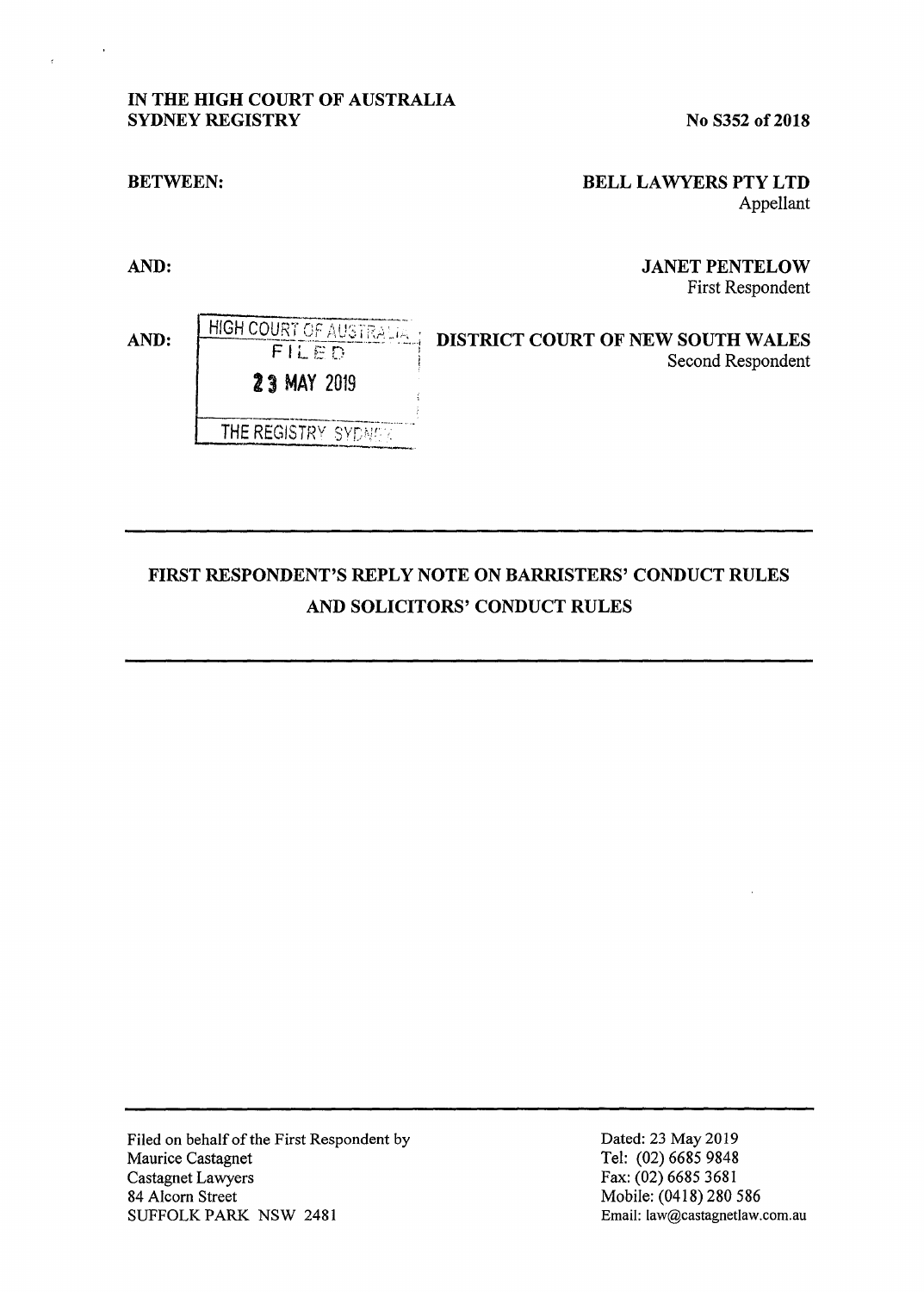#### **PART I: CERTIFICATION**

1. This document is in a form suitable for publication on the internet.

## **PART II: REPLY NOTE**

- 2. This note replies to the note provided by the appellant on 16 May 2019 and is filed pursuant to the leave granted by the Court at Transcript line 233 (see *Bell Lawyers Pty Ltdv Pentelow* [2019] HCATrans 091).
- 3. In its note, the appellant "brings to the attention of the Court" a number of provisions of the *Barristers' Conduct Rules* dated 8 August 2011 and the *Law Society of New South Wales Professional Conduct and Practice Rules.*
- 4. However, the submissions of the appellant in support of which those rules are brought to the Court's attention are not clear.
- 5. If those rules are adduced for the purpose of founding a submission that some step taken by either the first respondent or the first respondent's two solicitors was in breach of professional conduct rules, the submission should not be entertained ( and the materials not received). No such submission was made below (as the appellant's counsel accepted: Tr lines 212-215). It is a matter to which evidence could have been addressed - for example, as to the nature of the relationship between the first respondent and the first respondent's solicitors and the precise circumstances in which the first respondent came to do legal work. It is a matter on which the first respondent's solicitors may wish to be heard. It would be a serious allegation to make, and it is not one which can satisfactorily be raised by a note filed after oral hearing in the High Court.
- 6. If it is said to be relevant to the resolution of issues of principle in this appeal that the relevant lawyers did or did not comply with professional conduct rules, then the fact that no issue of compliance was raised in the proceedings below would suggest that this appeal is not an appropriate vehicle for the resolution of those issues.
- 7. If the professional conduct rules are adduced for the purpose of founding some submission as to legislative fact, a different issue arises: the appellant has not identified with any clarity the submission to which the rules are relevant. Is it suggested that the professional rules are contextual evidence as to the meaning of the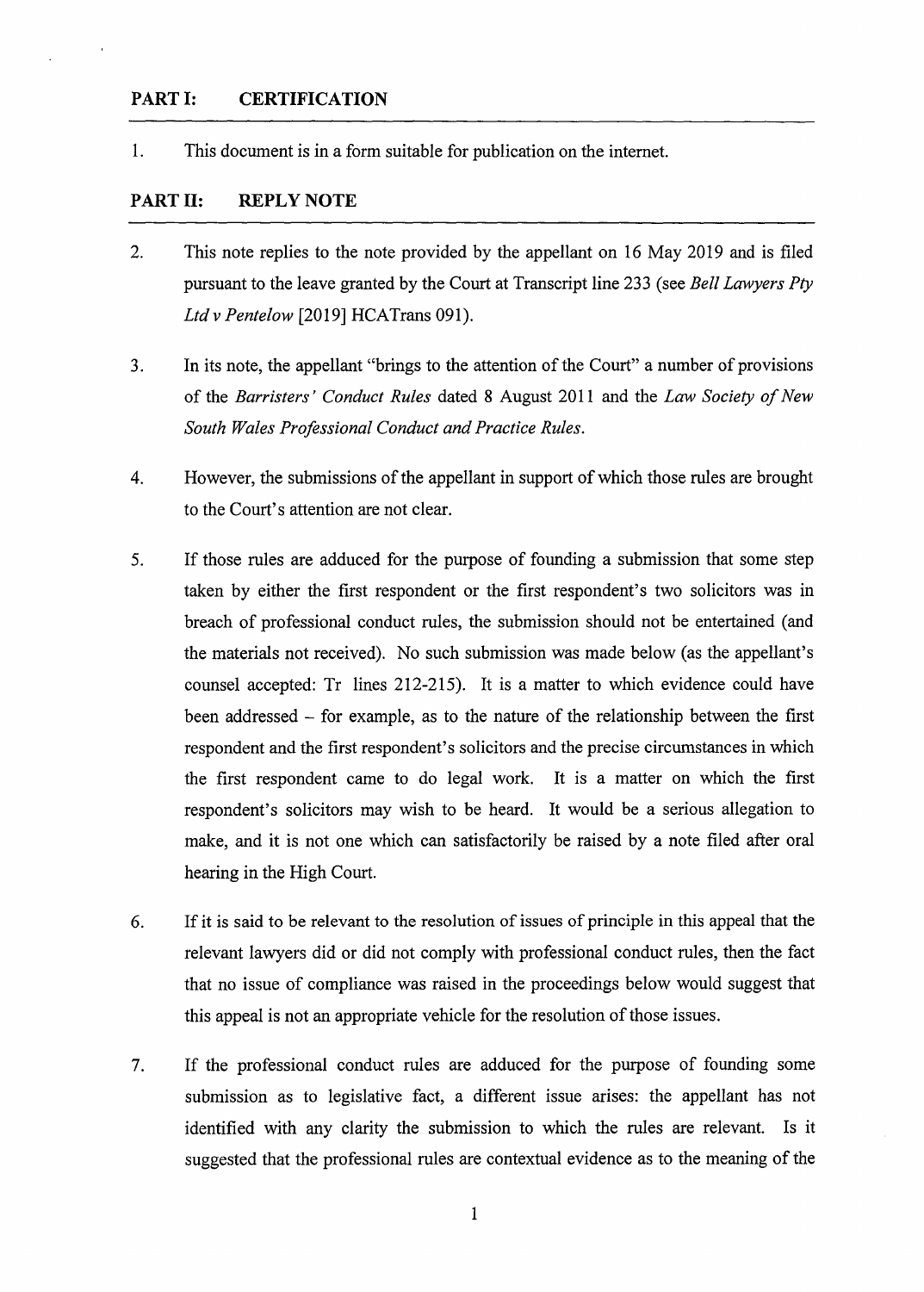*Civil Procedure Act 2005* (NSW)? If so, it is not explained how Barristers' Rules dated 8 August 2011 could affect the meaning of a statute enacted in 2005. Nor is it explained how or why subordinate instruments such as the professional conduct rules would (or could) affect the meaning of a statute, whether that meaning is assessed as at 2005 or at some time thereafter.

- 8. Nor still is it explained precisely what effect those professional conduct rules might have on the meaning of the *Civil Procedure Act 2005* (NSW). Is it suggested that, on the proper construction of the *Civil Procedure Act 2005* (NSW), costs are only recoverable by a self-represented lawyer who is acting in accordance with professional conduct rules as they are from time to time? That is not a submission that has ever been advanced. In any event, it takes one back to the problems addressed in paragraphs 5 and 6 above - because that submission would be relevant only if the first respondent and/or her solicitors were acting in breach of the professional conduct rules.
- 9. Alternatively, is it suggested that the professional conduct rules manifested an intention, throughout some unspecified time period, that barristers or solicitors not be entitled to represent themselves and/or not be entitled to accept an engagement to represent themselves and/or not be able to do any work on their own case? If that be the argument, it must confront the problem that the rules would then be being used to construe the Act. If it is submitted that the rules manifest an intention that a barrister or solicitor should be prohibited from representing themselves, that is a large submission to make (particularly without any argument on the issue) and is not one which the first respondent can adequately respond to without the point being fully and properly articulated by the appellant. The submission would be contrary (inter alia) to *Cachia v Haines* (1994) 179 CLR 403 at 415 (*Cachia*), which declared that "the right of a litigant to appear in person is fundamental".<sup>1</sup> If it is instead submitted that the rules manifest an intention that a barrister or solicitor should be prohibited from accepting an engagement to represent themselves, it also runs up against *Cachia* at 415 and sits uncomfortably with *Guss v Veenhuizen (No 2)* (1976) 136 CLR 47. Further, so far as such a submission would recognise that a barrister or solicitor *may*

 $\mathbf{1}$ 

See also *Judiciary Act 1903* (Cth) s 78, which confers a right on a party to appear personally in every court exercising federal jurisdiction. See also *Collins v R* (1975) CLR 120 at 122. The NSW Court of Appeal has similarly declared that litigants have a right to appear for themselves in NSW courts: see *Jeray v Blue Mountains Council (No 2)* [2010) NSWCA 367 at [7] ("More than a few litigants appear for themselves. Subject to any lawful procedure of a court, that is their right ... ")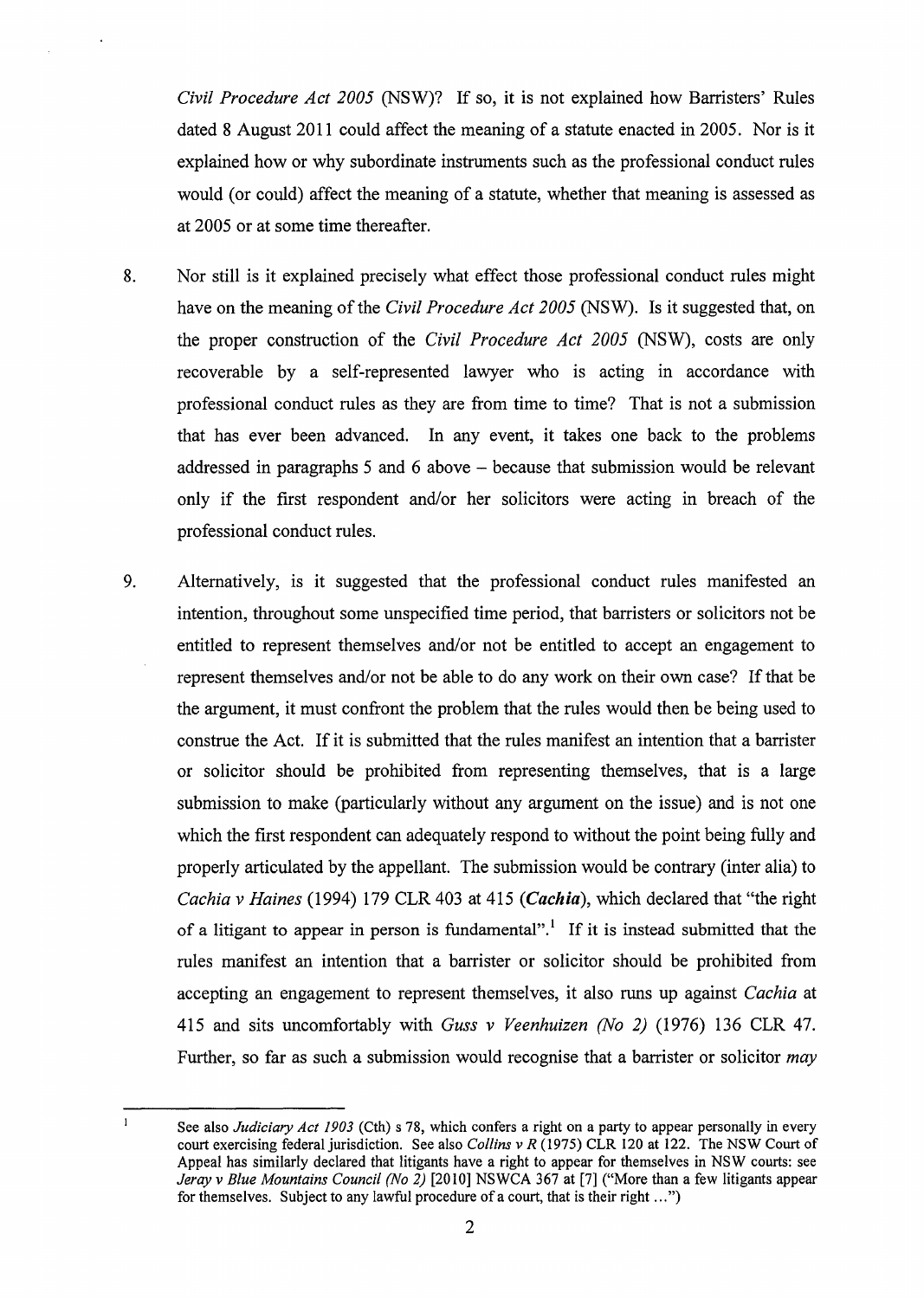represent themselves, but cannot accept an engagement to do so, it raises questions as to whether on the facts of this case there was such an engagement, what its terms were and what (if any) of the first respondent's work was done pursuant to such an engagement. Those questions cannot adequately be answered at this stage of the litigation, when they have not been agitated below.

10. As to the specific *Barristers' Conduct Rules* referred to by the appellant:

- (a) Rule 2(b) relates to the public obligation to act for any client in cases within a barrister's field of practice. The rule is irrelevant. (And, if it were relevant, it would support the right of a barrister to act for themselves within their field of practice).
- (b) Paragraphs (b) and (d) of Rule 4 state that the objects of the rules are to ensure that all barristers "act independently" and "provide services of the highest standard unaffected by personal interest". Rule  $5(e)$  refers to a "belief" in which the Rules are made, namely that barristers should give advice independently and for the proper administration of justice notwithstanding contrary desires of their client. The language of these rules is general, open-textured and aspirational. Consistently with *Cachia* at 415, it cannot be read as being intended to prohibit self-representation by a barrister or work by barristers on their own case. Further, the rules must be read as permitting some conduct, of a well-established kind, notwithstanding those objects - such as being engaged on a contingency basis and, in the first respondent's submission, acting for oneself.
- (c) Rule 17 sets out a range of matters which a barrister must not do. Notably, the rule does not proscribe a barrister from acting for herself or himself. At most, it may be said that rule 17 may proscribe a barrister from doing some things but not others. And it is not alleged (and certainly not established on the facts of this case) that the first respondent did any of the things referred to in the rule.
- (d) Rule 18 is an exception to rule 17. The rule is irrelevant.
- (e) Rule 25 stipulates that a barrister has an overriding duty to the Court to act with independence in the interests of the administration of justice. For reasons already noted, the rule cannot be read as prohibiting self-representation. Further, lawyers may represent themselves and act with independence in the interests of the administration of justice.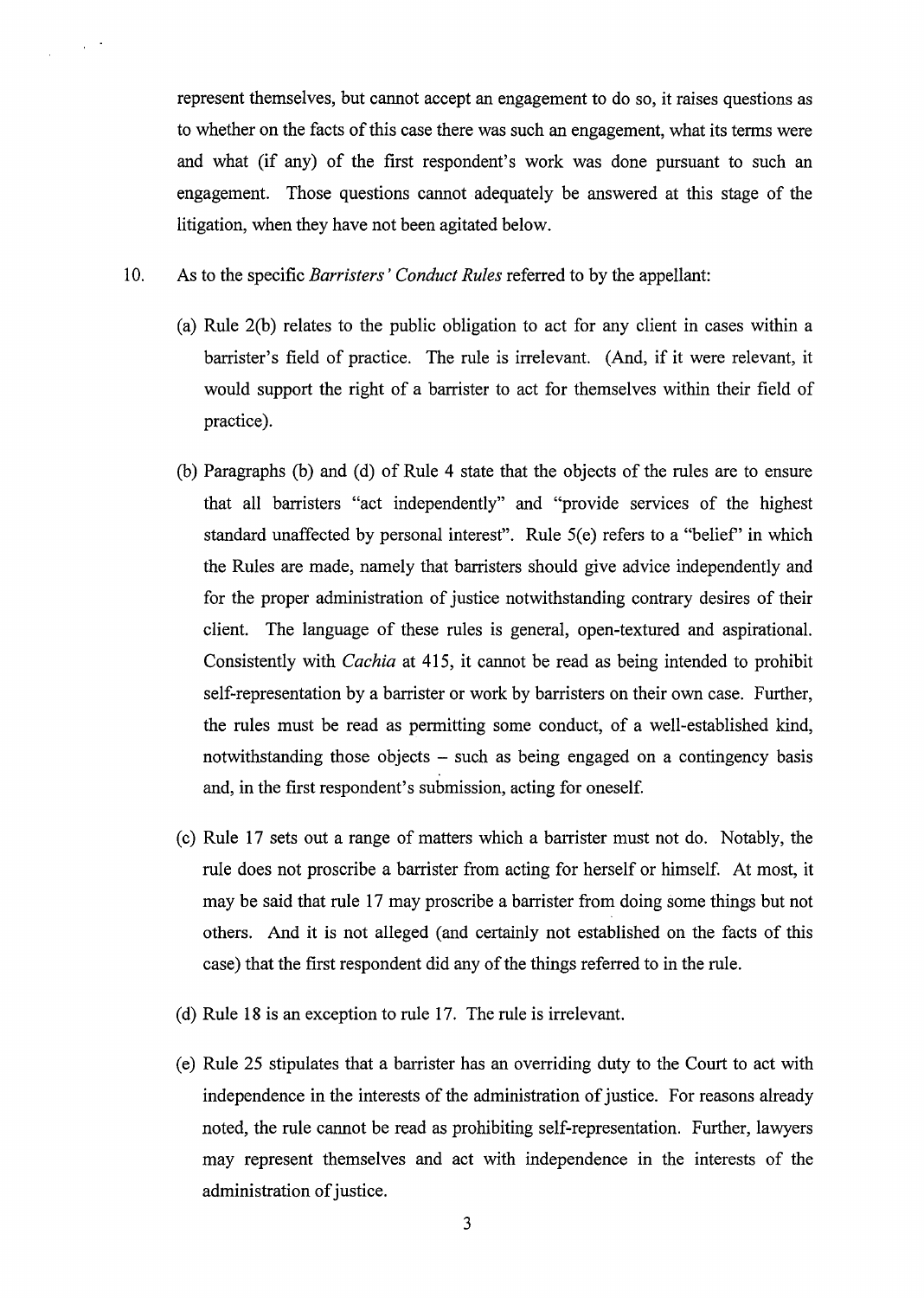- (f) Rule 37 obliges a barrister to promote the client's best interests without regard to his or her own interests or to any consequences for the barrister. Further, so far as the rule gives weight to the interests of the litigant, it supports the right of barristers to appear for themselves.
- (g) Rule 41 obllges a barrister not to act as a mere mouthpiece of the client and to exercise such forensic judgments as are called for during the case independently. For reasons already addressed, the rule cannot be read as prohibiting selfrepresentation. Further, the rule says nothing about barristers who appear before a court on their own matter.
- (h) Rule 95(g) obliges a barrister to refuse to accept or retain a brief to appear if the barrister has a material financial or property interest in the outcome of the case. The rule applies only to briefs to appear before a court and cannot be said to erect any more general prohibition. Further, for reasons already addressed, the rule cannot be read as prohibiting self-representation.
- 11. As for the *Law Society of New South Wales Professional Conduct and Practice Rules*  referred to by the appellant.
	- (a) Rule 4 simply says that in-house company practitioners must abide by the *Legal Profession Act* and the Rules.
	- (b) Rule A16 obliges a practitioner to seek to advance and protect the client's interests uninfluenced by the practitioner's personal view of the client or the client's activities. The rule cannot be read as prohibiting self-representation. And a lawyer who represents themselves will obviously seek to advance and protect their own interests.
	- (c) Rule Al 7 relates to a practitioner's duty to assist the client to understand issues in a case and the client's possible rights and obligations. It is irrelevant to the present issues (and, if anything, supports the existence of a right to selfrepresentation).
	- (d) Rule Al8 largely corresponds with rule 41 of the *Barristers' Conduct Rules* which has already been addressed: see  $10(g)$  above.